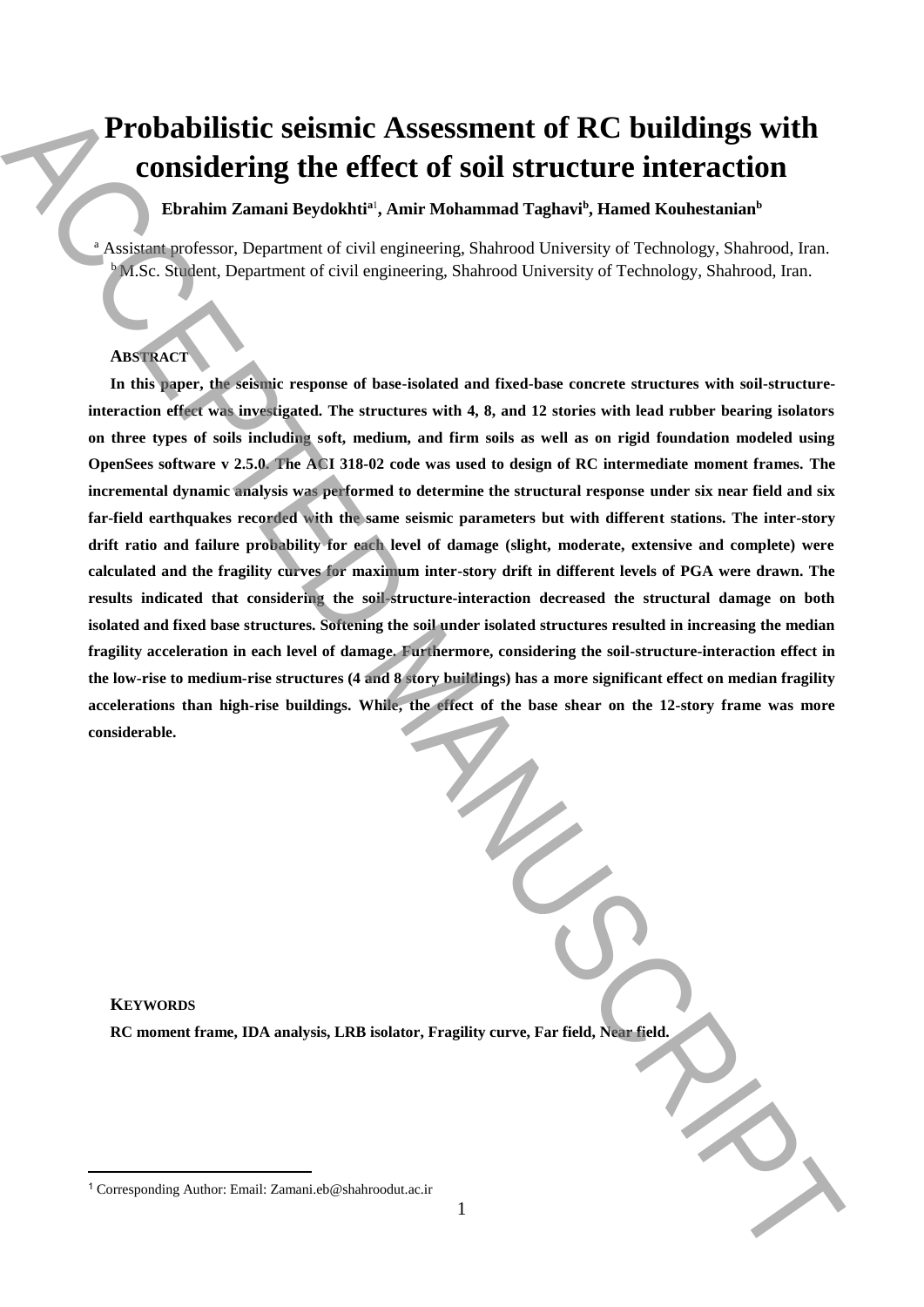# **1. Introduction**

Base isolation is a seismic-resistant approach designed in order to reducing the seismic demands instead of increasing the capacity of structural members. This technology improves the behavior of structures during large earthquakes, mainly remain in the elastic range [1-3].

In seismic design of buildings using isolators, it is often assumed that the structures are on rigid foundations, thus the effect of soil-structure interaction is neglected. It seems reasonable to some researchers [4,5], but there are studies believe that assuming the rigid foundation is not always reliable [6,7]. So, many studies have been done on isolators and the effect of soil-structure interaction. However, more comprehensive studies are needed to study the behavior of different soils and different isolated structures with a large number of scaled records in near-field and farfield earthquakes.

In this paper, the seismic response of base-isolated and fixed-base concrete moment frame structures with soil-structure-interaction (SSI) effect was investigated. For this purpose, three models with four-, eight- and twelve-story 2-D frames with and without LRB isolators on rigid, soft, medium and hard soils were modeled in OpenSees v2.5.0 software. Six near-field records and six far-field records with the same components but different stations were selected, scaled in 15 steps, and applied to each of the modeled frames (Figure 1). Finally, by receiving the relevant answers and presenting them on the incremental dynamic analysis curves, fragility curves and etc. the necessary comparisons were performed. **and frame the software of the software of the European Control in Operation Control in Operation Control in Operation Control in Operation Control in Operation Control in Operation Control in Operation Control in Operatio** 



#### **Figure 1. Research chart for 4, 8 and 12 story buildings with and without considering the interaction of soil and structures**

#### **2. Methodology**

In this study, 15 models of 4, 8 and 12 story concrete frames with and without SSI were modeled in OpenSees software (Figure 2). Isolators designed for different structures [8] and the Elastomeric Bearing element is used in this paper to model a lead Rubber Bearing (LRB) isolator in OpenSees software [9].

In order to consider the effect of soil-structure interaction, the Beam on Nonlinear Winkler Foundation (BNWF) based on Raychowdhury work has been used.



**Figure 2. Frames modeled in this study, a) fixed base without SSI, b) isolated base without SSI, and c) Isolated base with SSI**

Six near-field records and six far-field records that had the same components but different stations were selected, then each of them was scaled in 15 steps and individually applied to 4, 8 and 12 frames.

Verification in this study has been done in two ways. First, by comparing the analytical 1<sup>st</sup> modal period of 4, 8 and 12 story frames obtained from Sap2000 software with the period obtained from OpenSees software (Table 1), the accuracy of the modeling in OpenSees software was investigated.

#### **Table 1. Comparison of the 1 st modal period of modeled Frames**

| Period (s)        |         | Model           |          |
|-------------------|---------|-----------------|----------|
| <b>Difference</b> | Sap2000 | <b>OpenSees</b> |          |
| 11%               | 0.792   | 0.669           | 4 Story  |
|                   | 1.338   | 1.26            | 8 Story  |
|                   | 1.94    | 177             | 12 Story |
|                   |         |                 |          |

By comparing the difference in period obtained from the two softwares, it can be concluded that the modeling has been done correctly.

In the second part of validation, the results obtained from OpenSees software are compared with the experimental results obtained and reported by Frank et. Al [10]. Comparison of the results shows the acceptable accuracy of the modeling with the software (Figure 3).